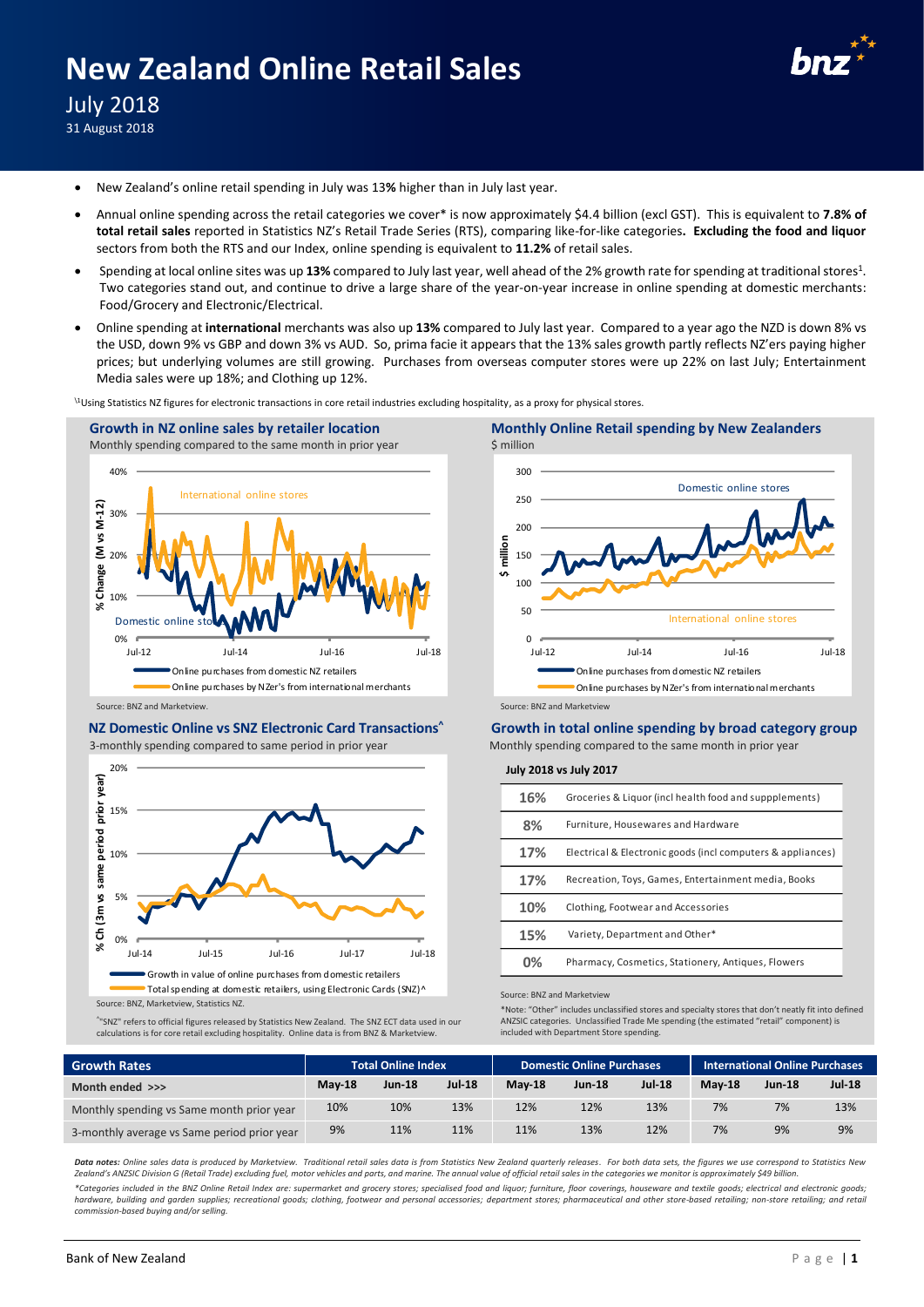## **Supplementary charts: July 2018**









Data sources: BNZ, Marketview, Statistics New Zealand

Includes like-for-like categories from our series and SNZ's Retail Sales. Key exclusions: vehicles and parts, fuel, accommodation, cafes, takeaways.





Quarterly spending versus same quarter in prior year



Data sources: BNZ, Marketview, Statistics New Zealand

Includes like-for-like categories from our series and SNZ's Retail Sales. Key exclusions: vehicles and parts, fuel, accommodation, cafes, takeaways.